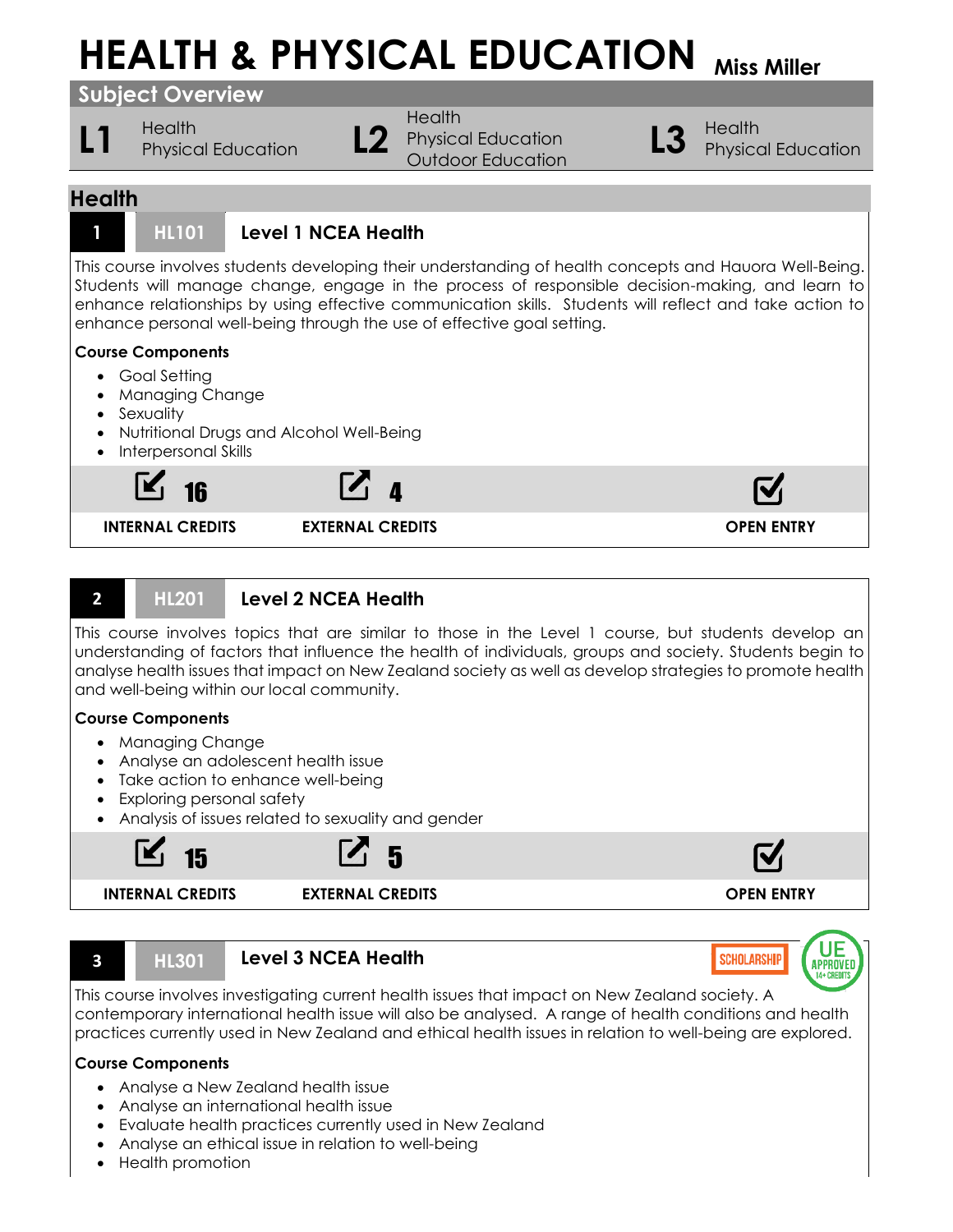

 $15$   $\Box$  5

**INTERNAL CREDITS EXTERNAL CREDITS OPEN ENTRY**



# **Physical Education**

#### **1 PE101 Level 1 NCEA Physical Education**

This course involves the opportunity to explore and demonstrate movement in a variety of physical activities. Students will look closely at how the body functions as it relates to performance of physical activity. This course is a balance of theory and practical.

#### **Course Components**

- Participation in a variety of activities
- Structure and function of the human body
- Sporting achievement
- Exploring personal fitness
- Interpersonal skills associated with team sports



# **2 PE201 Level 2 NCEA Physical Education**

This course is a balance of practical and theory, covering many aspects of physical activity. Students will have the opportunity to explore their own level of fitness, and work towards improving it using theoretical knowledge. Research on how athletes improve their skill level will be conducted with the aim of students using skill learning techniques to raise their own performance when in a competitive environment. There will also be a component of sport and skill coaching.

#### **Course Components**

- Functional Anatomy
- Exercise Physiology
- Motor Skill Learning
- Biomechanics
- Health related Fitness
- Leadership
- Practical modules of sports and coaching





#### **3 PE301 Level 3 NCEA Physical Education**



This course involves a large portion of theory work. There are also some practical achievement standards. There is a unit based on Biomechanical Analysis of a Golf Drive, completing a training programme for an event and being a leader in sport or physical activity through coaching or event management. Students are expected to complete a large proportion of work outside of class time.